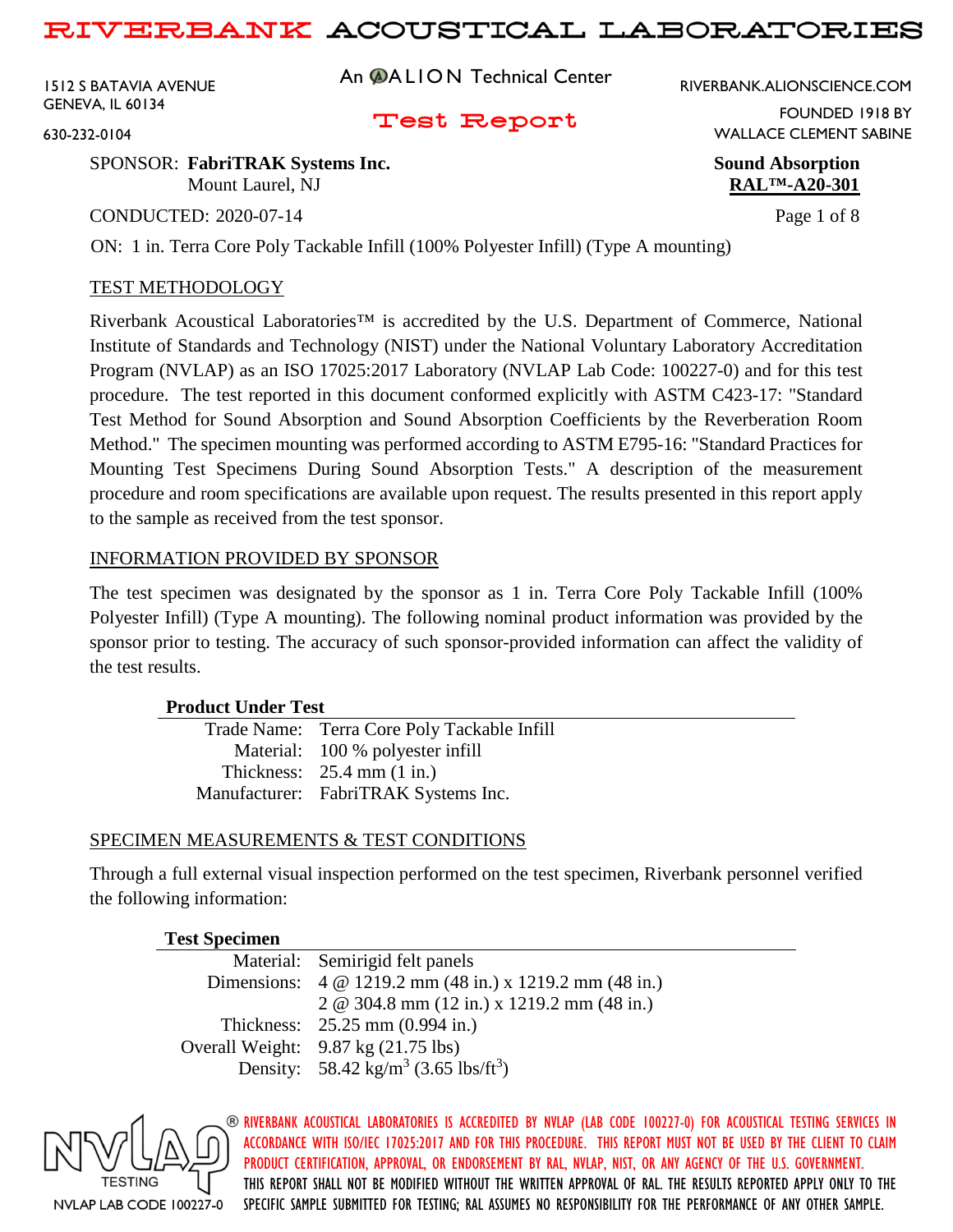1512 S BATAVIA AVENUE GENEVA, IL 60134 630-232-0104

An **@ALION** Technical Center

RIVERBANK.ALIONSCIENCE.COM

### Test Report

WALLACE CLEMENT SABINE

**FabriTRAK Systems Inc. RAL™-A20-301** 2020-07-14 Page 2 of 8

FOUNDED 1918 BY

#### **Overall Specimen Properties**

Size: 2.74 m (108.0 in) wide by 2.44 m (96.0 in) long Thickness: 0.03 m (0.994 in) Weight: 9.87 kg (21.75 lbs) Mass per Unit Area: 1.47 kg/m² (0.3 lbs/ft²) Calculation Area:  $6.689 \text{ m}^2 (72 \text{ ft}^2)$ 

## **Test Environment**

| Room Volume: $291.98 \text{ m}^3$ |                                                                                         |
|-----------------------------------|-----------------------------------------------------------------------------------------|
|                                   | Temperature: 22.6 °C $\pm$ 0.0 °C (Requirement: $\geq$ 10 °C and $\leq$ 5 °C change)    |
|                                   | Relative Humidity: 58.75 % $\pm$ 0.3 % (Requirement: $\geq$ 40 % and $\leq$ 5 % change) |
|                                   | Barometric Pressure: 98.7 kPa (Requirement not defined)                                 |

#### MOUNTING METHOD

Type A Mounting: The test specimen was laid directly against the test surface. Perimeter edges were sealed with metal framing.

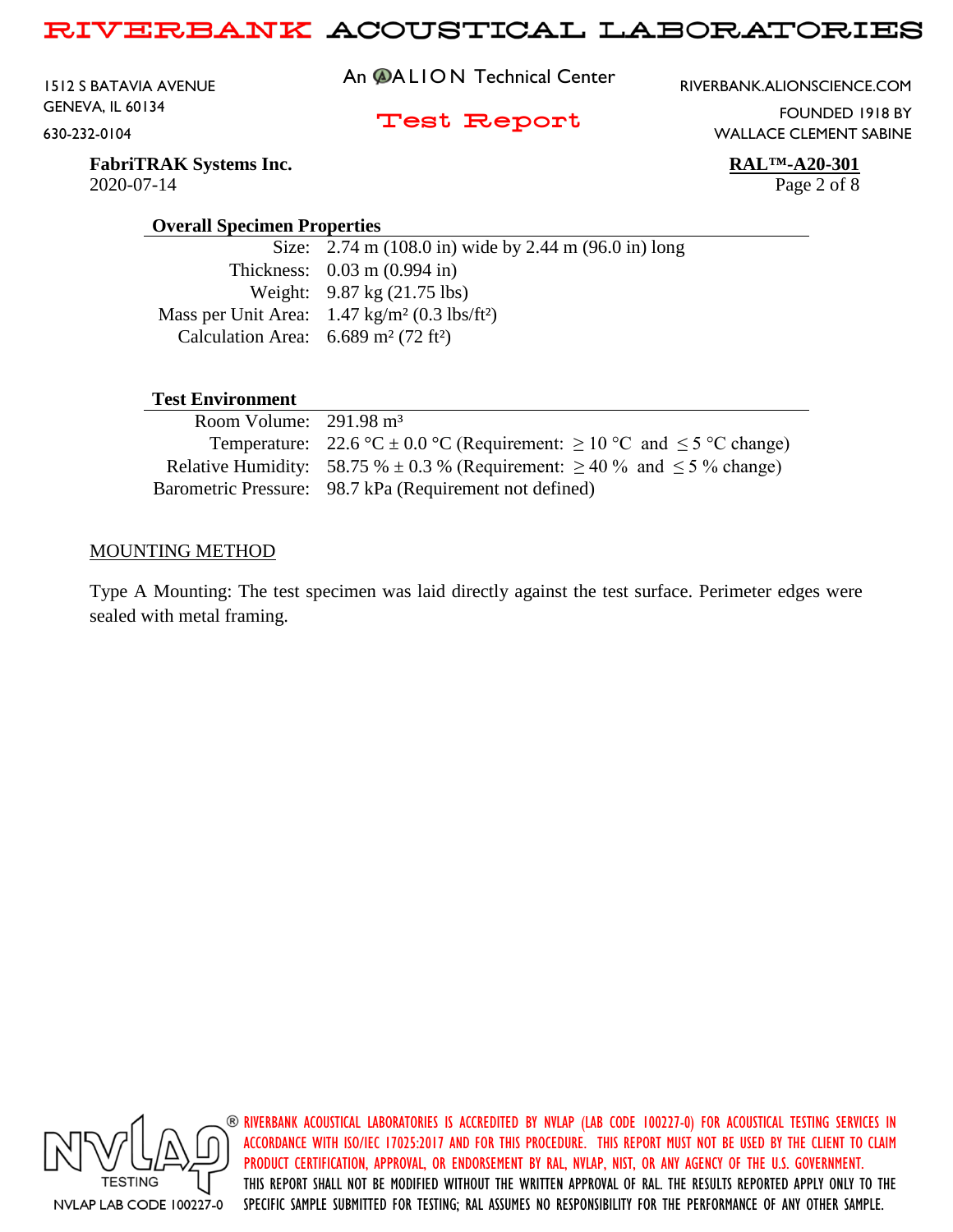1512 S BATAVIA AVENUE GENEVA, IL 60134 630-232-0104

An **@ALION** Technical Center

Test Report

RIVERBANK.ALIONSCIENCE.COM

FOUNDED 1918 BY WALLACE CLEMENT SABINE

**FabriTRAK Systems Inc. RAL™-A20-301** 2020-07-14 Page 3 of 8



Figure 1 – Specimen mounted in test chamber



Figure 2 – Detail of specimen material

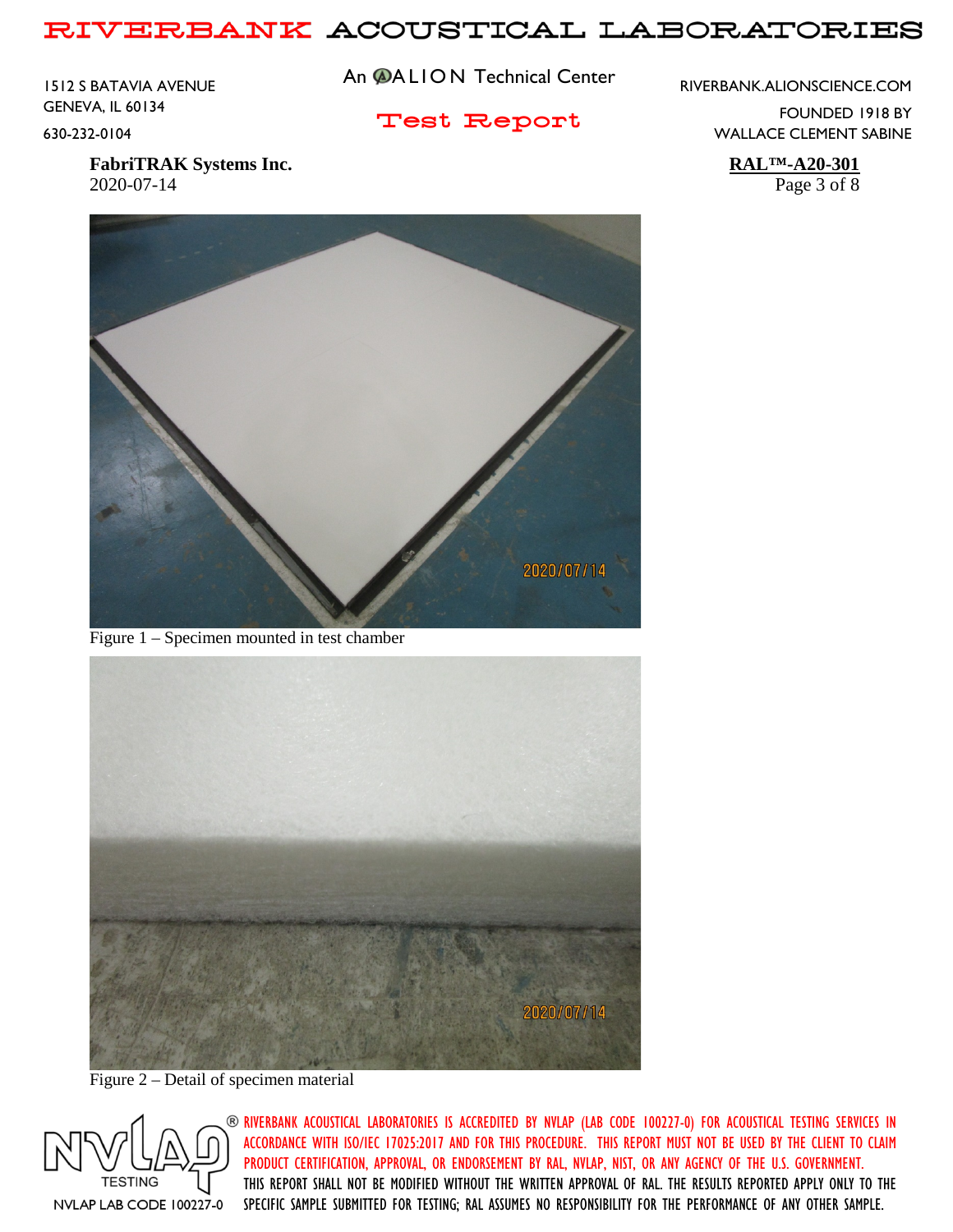1512 S BATAVIA AVENUE GENEVA, IL 60134 630-232-0104

An **@ALION** Technical Center

RIVERBANK.ALIONSCIENCE.COM

Test Report

FOUNDED 1918 BY WALLACE CLEMENT SABINE

**FabriTRAK Systems Inc. RAL™-A20-301** 2020-07-14 Page 4 of 8

#### TEST RESULTS

Specimen total absorption and absorption coefficient are tabulated at the eighteen standard frequencies. A graphic presentation of the data and additional information appear on the following pages.

| 1/3 Octave Center |                         |                         |             |
|-------------------|-------------------------|-------------------------|-------------|
| Frequency         | <b>Total Absorption</b> | <b>Total Absorption</b> | Absorption  |
| (Hz)              | (m <sup>2</sup> )       | (Sabins)                | Coefficient |
| 100               | 0.35                    | 3.77                    | 0.05        |
| $** 125$          | 1.12                    | 12.09                   | 0.17        |
| 160               | 1.22                    | 13.16                   | 0.18        |
| 200               | 1.64                    | 17.62                   | 0.24        |
| $** 250$          | 1.93                    | 20.72                   | 0.29        |
| 315               | 2.67                    | 28.78                   | 0.40        |
| 400               | 3.22                    | 34.65                   | 0.48        |
| $** 500$          | 4.12                    | 44.34                   | 0.62        |
| 630               | 4.76                    | 51.26                   | 0.71        |
| 800               | 5.12                    | 55.09                   | 0.77        |
| ** 1000           | 5.38                    | 57.86                   | 0.80        |
| 1250              | 5.52                    | 59.37                   | 0.82        |
| 1600              | 5.68                    | 61.18                   | 0.85        |
| ** 2000           | 5.96                    | 64.13                   | 0.89        |
| 2500              | 6.27                    | 67.51                   | 0.94        |
| 3150              | 6.30                    | 67.80                   | 0.94        |
| ** 4000           | 6.15                    | 66.21                   | 0.92        |
| 5000              | 6.42                    | 69.11                   | 0.96        |
|                   |                         |                         |             |

**SAA = 0.65 NRC = 0.65**

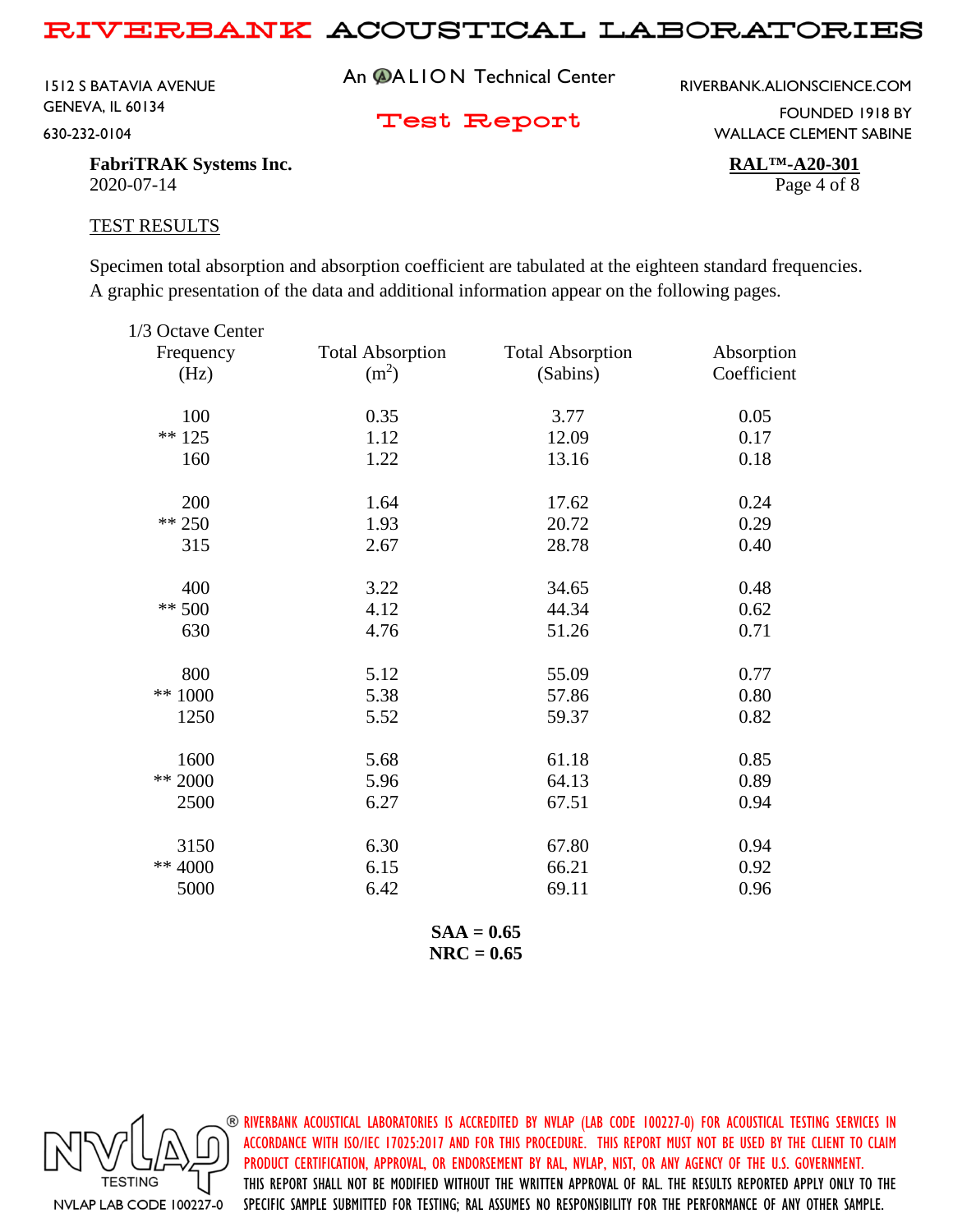1512 S BATAVIA AVENUE GENEVA, IL 60134 630-232-0104

An **@ALION** Technical Center

RIVERBANK.ALIONSCIENCE.COM

Test Report

FOUNDED 1918 BY WALLACE CLEMENT SABINE

**FabriTRAK Systems Inc. RAL<sup>TM</sup>-A20-301** 2020-07-14 Page 5 of 8

#### TEST RESULTS (continued)

The sound absorption average (SAA) is defined in ASTM C423-17 Section 3.1.1 as the arithmetic average of the sound absorption coefficients of a material for the twelve one-third octave bands from 200 Hz through 2500 Hz, inclusive, rounded to the nearest integer multiple of 0.01.

The noise reduction coefficient (NRC) is defined from previous versions of ASTM C423 as the arithmetic average of the sound absorption coefficients at 250 Hz, 500 Hz, 1000 Hz, and 2000 Hz, rounded to the nearest integer multiple of 0.05.

Tested by  $\ell$  are  $\ell$  and  $\ell$  Report by Marc Sciaky / Malcolm Kelly *Senior Experimentalist Acoustical Test Engineer* Approved b Eric P. Wolfram *Laboratory Manager* Digitally signed by Eric P Wolfram Location: Geneva, IL Date: 2020.07.29 11:24:33 -05'00'



 $\circledast$  riverbank acoustical laboratories is accredited by nylap (lab code 100227-0) for acoustical testing services in ACCORDANCE WITH ISO/IEC 17025:2017 AND FOR THIS PROCEDURE. THIS REPORT MUST NOT BE USED BY THE CLIENT TO CLAIM PRODUCT CERTIFICATION, APPROVAL, OR ENDORSEMENT BY RAL, NVLAP, NIST, OR ANY AGENCY OF THE U.S. GOVERNMENT. THIS REPORT SHALL NOT BE MODIFIED WITHOUT THE WRITTEN APPROVAL OF RAL. THE RESULTS REPORTED APPLY ONLY TO THE SPECIFIC SAMPLE SUBMITTED FOR TESTING; RAL ASSUMES NO RESPONSIBILITY FOR THE PERFORMANCE OF ANY OTHER SAMPLE.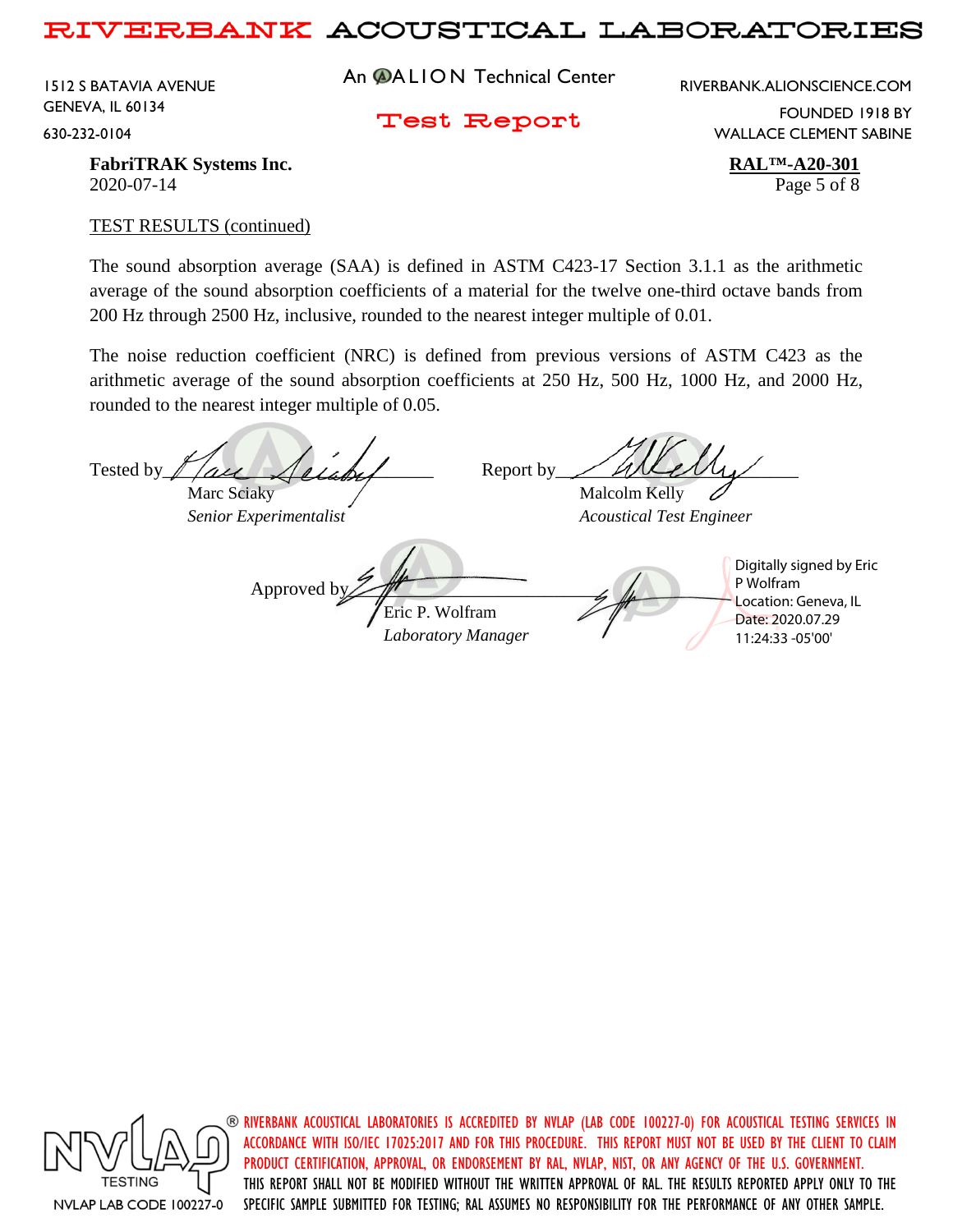1512 S BATAVIA AVENUE GENEVA, IL 60134 630-232-0104

An **@ALION** Technical Center

Test Report

RIVERBANK.ALIONSCIENCE.COM

FOUNDED 1918 BY WALLACE CLEMENT SABINE

**FabriTRAK Systems Inc. RAL<sup>TM</sup>-A20-301** 2020-07-14 Page 6 of 8

## **SOUND ABSORPTION REPORT**





**TESTING** NVLAP LAB CODE 100227-0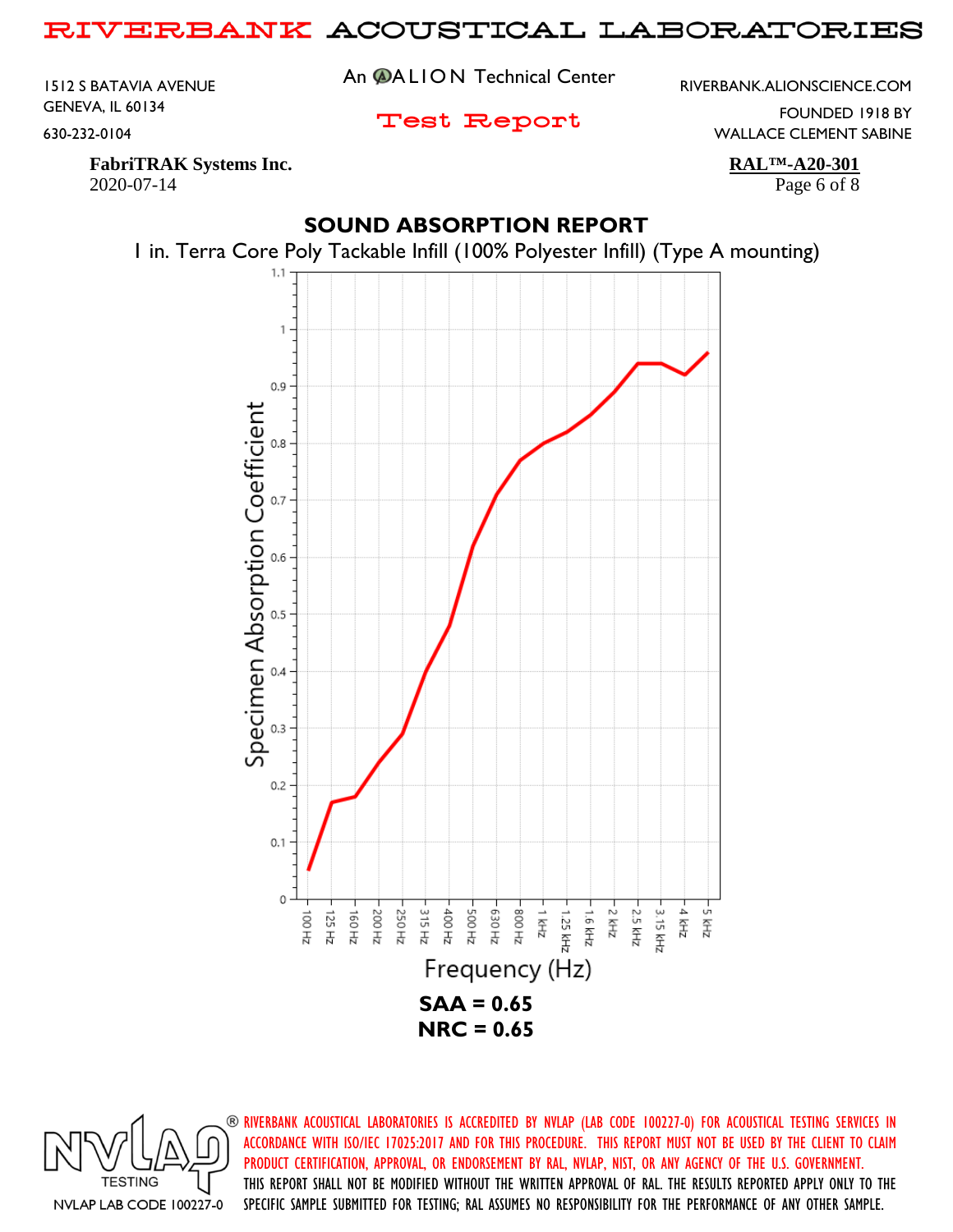1512 S BATAVIA AVENUE GENEVA, IL 60134 630-232-0104

An **@ALION** Technical Center

RIVERBANK.ALIONSCIENCE.COM

Test Report

FOUNDED 1918 BY WALLACE CLEMENT SABINE

**FabriTRAK Systems Inc. RAL™-A20-301** 2020-07-14 Page 7 of 8

#### **APPENDIX A: Extended Frequency Range Data**

Specimen: 1 in. Terra Core Poly Tackable Infill (100% Polyester Infill) (Type A mounting) (See Full Report)

*The following non-accredited data were obtained in accordance with ASTM C423-17, but extend beyond the defined frequency range of 100Hz to 5,000Hz. These unofficial results are representative of the RAL test environment only and intended for research & comparison purposes.* 

| 1/3 Octave Band         |                         |                    |
|-------------------------|-------------------------|--------------------|
| <b>Center Frequency</b> | <b>Total Absorption</b> | <b>Absorption</b>  |
| (Hz)                    | (Sabins)                | <b>Coefficient</b> |
|                         |                         |                    |
| 31.5                    | $-0.99$                 | $-0.01$            |
| 40                      | 3.69                    | 0.05               |
| 50                      | $-2.30$                 | $-0.03$            |
| 63                      | 4.64                    | 0.06               |
| 80                      | $-2.51$                 | $-0.03$            |
| 100                     | 3.77                    | 0.05               |
| 125                     | 12.09                   | 0.17               |
| 160                     | 13.16                   | 0.18               |
| 200                     | 17.62                   | 0.24               |
| 250                     | 20.72                   | 0.29               |
| 315                     | 28.78                   | 0.40               |
| 400                     | 34.65                   | 0.48               |
| 500                     | 44.34                   | 0.62               |
| 630                     | 51.26                   | 0.71               |
| 800                     | 55.09                   | 0.77               |
| 1000                    | 57.86                   | 0.80               |
| 1250                    | 59.37                   | 0.82               |
| 1600                    | 61.18                   | 0.85               |
| 2000                    | 64.13                   | 0.89               |
| 2500                    | 67.51                   | 0.94               |
| 3150                    | 67.80                   | 0.94               |
| 4000                    | 66.21                   | 0.92               |
| 5000                    | 69.11                   | 0.96               |
| 6300                    | 71.14                   | 0.99               |
| 8000                    | 73.38                   | 1.02               |
| 10000                   | 80.26                   | 1.11               |
| 12500                   | 73.64                   | 1.02               |